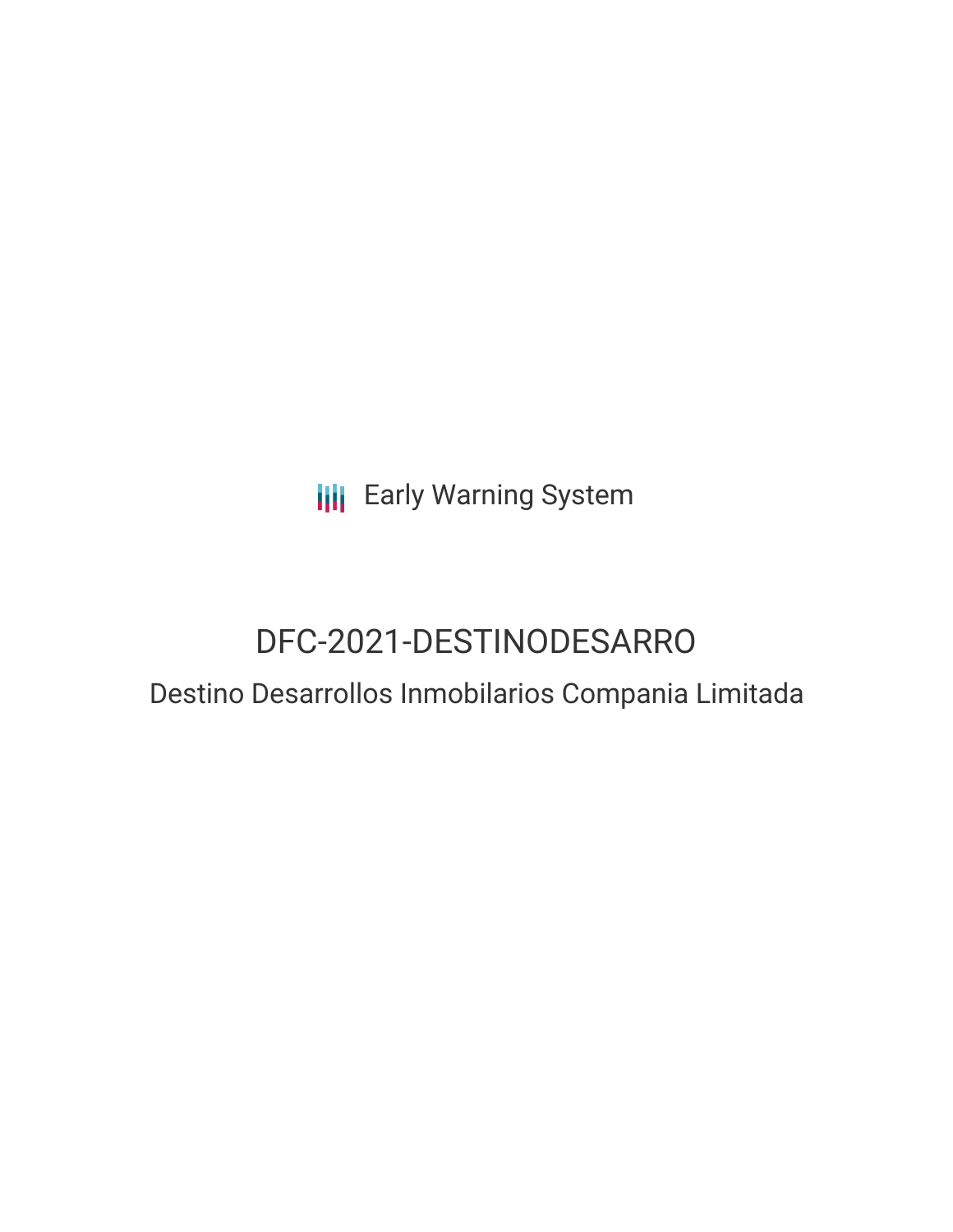

#### **Quick Facts**

| <b>Countries</b>               | Guatemala                                              |
|--------------------------------|--------------------------------------------------------|
|                                |                                                        |
| <b>Financial Institutions</b>  | US International Development Finance Corporation (DFC) |
| <b>Status</b>                  | Active                                                 |
| <b>Bank Risk Rating</b>        | B                                                      |
| <b>Borrower</b>                | Destino Desarrollos Compañía Limitada                  |
| <b>Sectors</b>                 | Construction                                           |
| <b>Ring Fence</b>              | Housing                                                |
| <b>Investment Type(s)</b>      | Loan                                                   |
| <b>Investment Amount (USD)</b> | \$19.50 million                                        |
| <b>Project Cost (USD)</b>      | \$123.70 million                                       |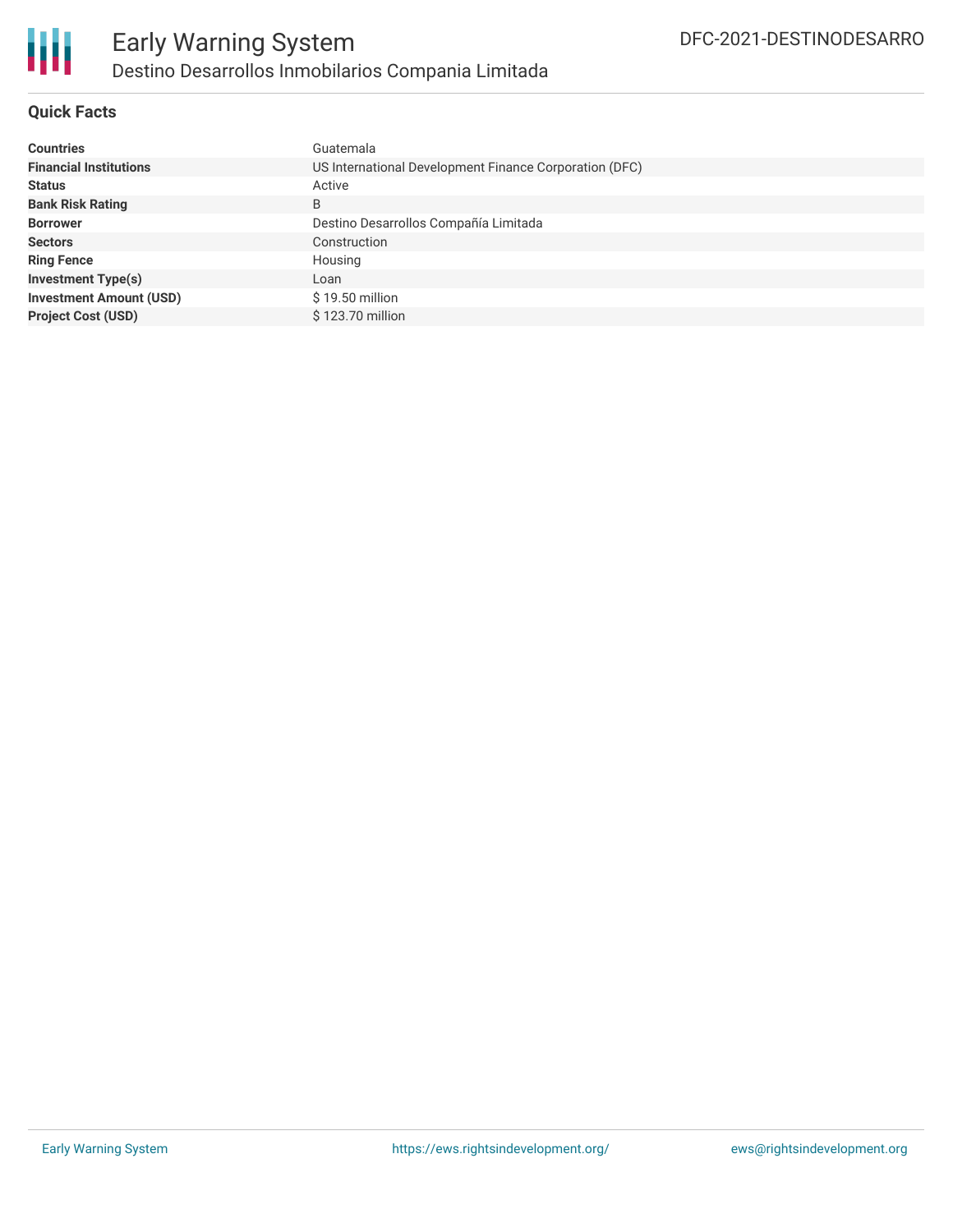

#### **Project Description**

The construction and sale of approximately 2,000 affordable homes in secondary Guatemalan cities by an existing real estate development company.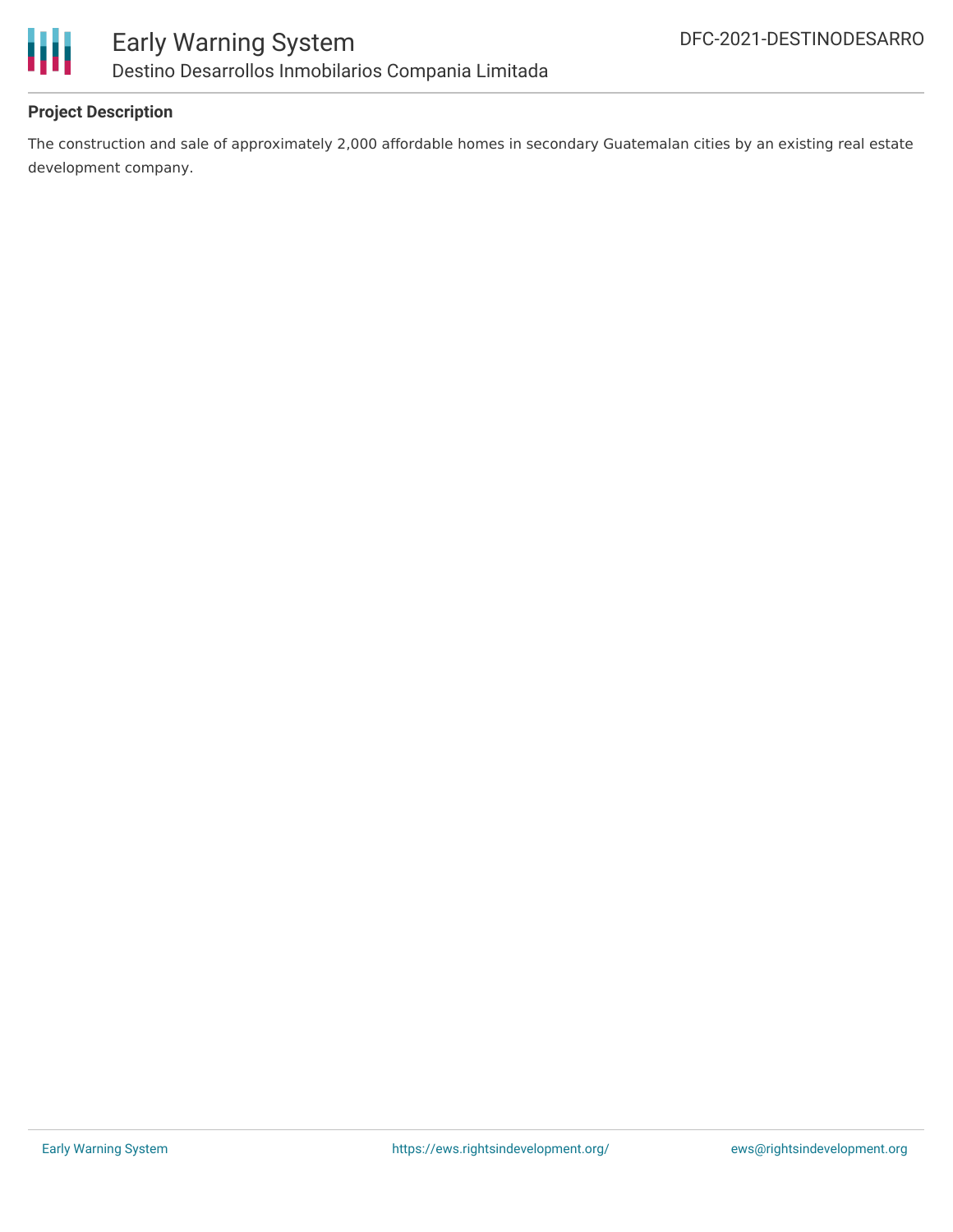

#### **Investment Description**

US International Development Finance Corporation (DFC)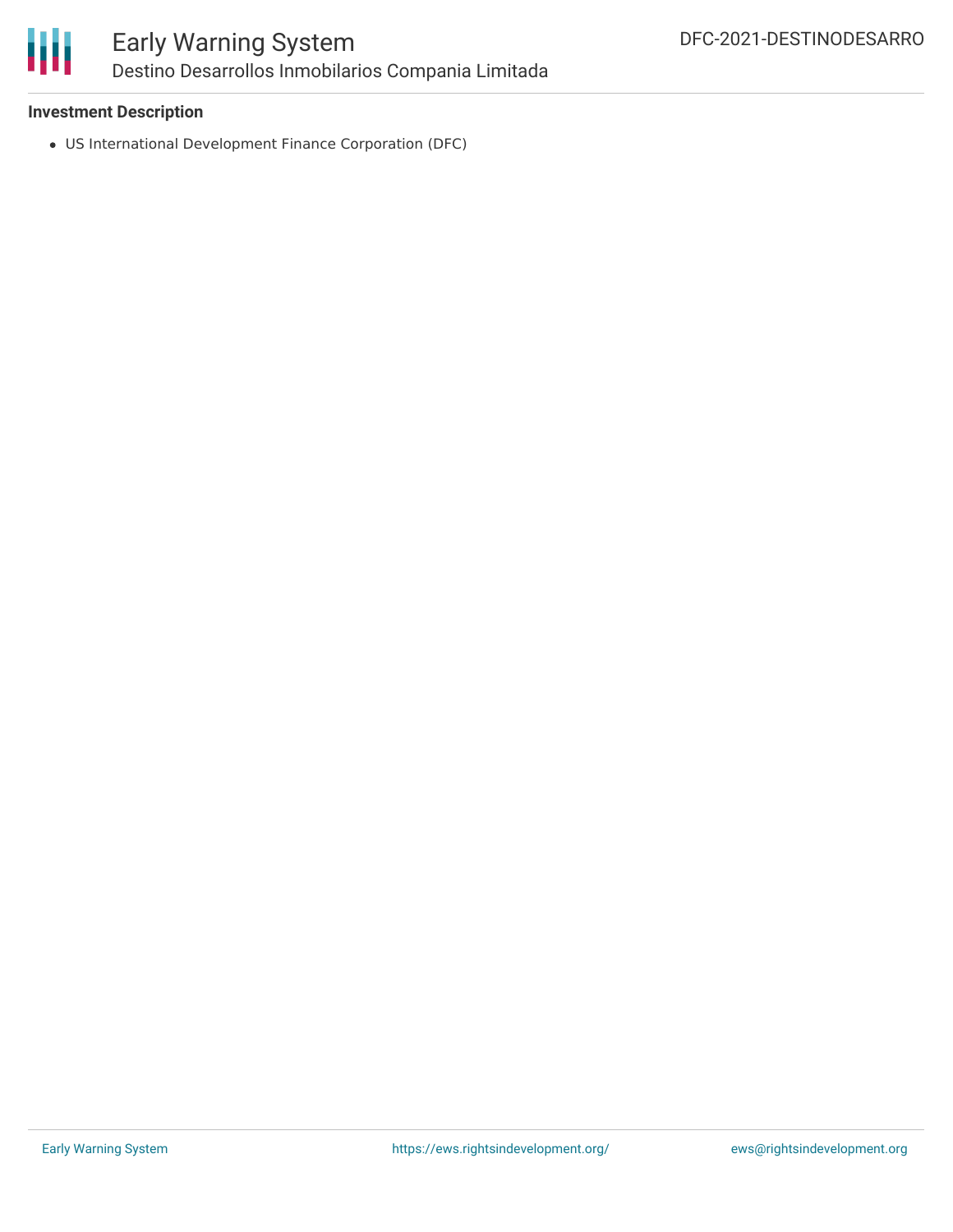

## Early Warning System

Destino Desarrollos Inmobilarios Compania Limitada

| <b>Private Actor 1</b>   | <b>Private Actor</b><br>1 Role | <b>Private Actor</b><br>1 Sector | Relation                 | <b>Private Actor 2</b>                | <b>Private Actor</b><br>2 Role | <b>Private Actor</b><br>2 Sector |
|--------------------------|--------------------------------|----------------------------------|--------------------------|---------------------------------------|--------------------------------|----------------------------------|
| $\overline{\phantom{0}}$ | $\sim$                         |                                  | $\overline{\phantom{a}}$ | Destino Desarrollos Compañía Limitada | Contractor                     | Construction                     |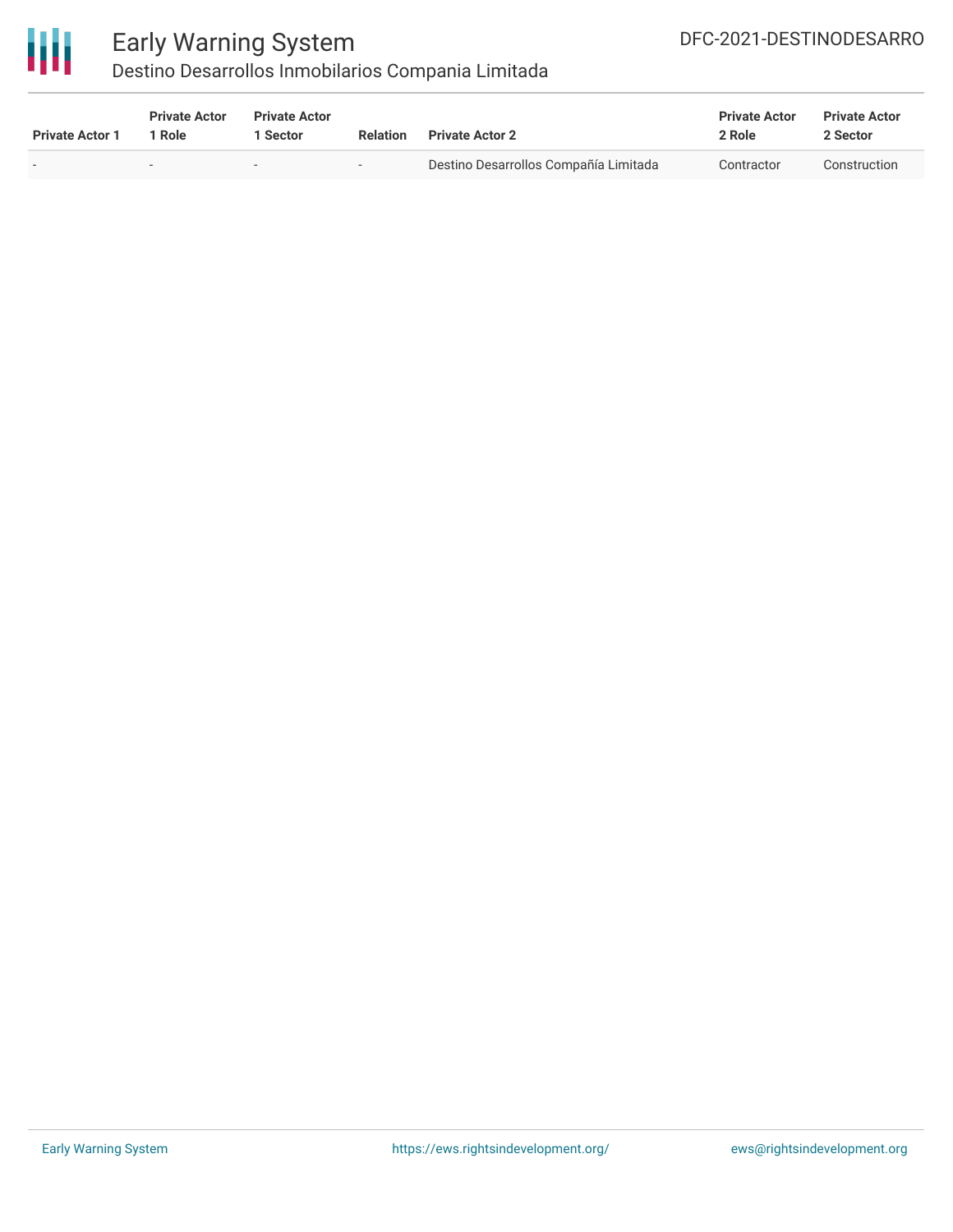#### **Contact Information**

#### ACCESS TO INFORMATION

Unlike many other development finance institutions, DFC does not currently have an access to information policy.

Under the United States Freedom of Information Act (FOIA), DFC is obliged to respond to reasonably formulated requests for Agency records. However, DFC may apply exemptions from release to certain types of information and may charge fees in responding to requests. DFC has a designated FOIA officer who is trained in how to respond to requests and implement the law. You can learn more about filing a FOIA request at: https://www.dfc.gov/foia

ACCOUNTABILITY MECHANISM OF THE UNITED STATES INTERNATIONAL DEVELOPMENT FINANCE CORPORATION (DFC)

The Office of Accountability is an independent office that addresses complaints about environmental or social issues related to DFC-supported projects. The office provides communities an opportunity to have concerns independently reviewed and addressed. If you submit a complaint to the Office of Accountability, it may assist you by either seeking to address your problems by facilitating a problem solving dialogue between you and those implementing the project and/or investigating whether the DFC complied with its policies to prevent environmental, social, human rights, and labor harms.

You can find more information about the Office of Accountability at: https://www.dfc.gov/who-we-are/office-accountability